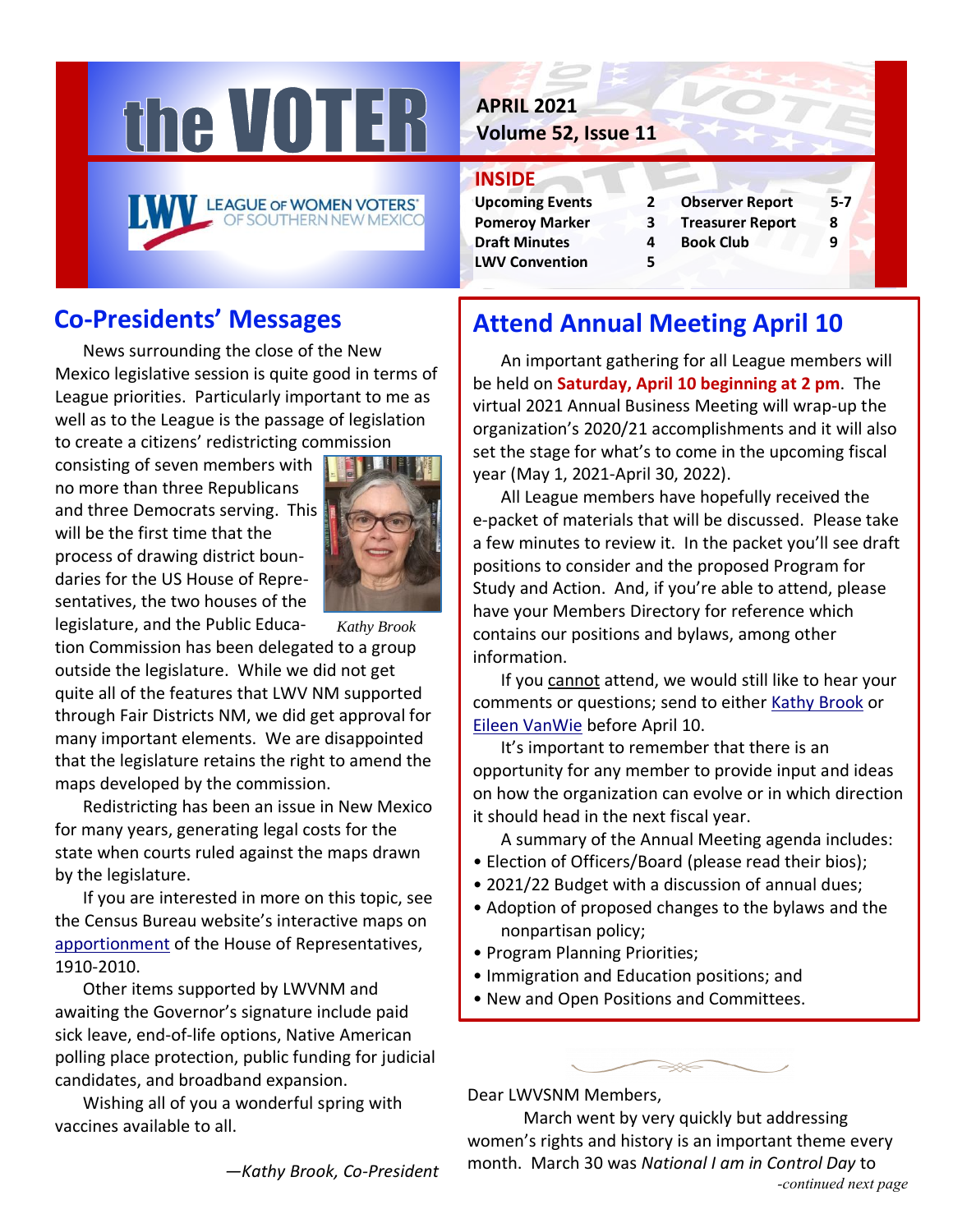## **Co-Presidents' Messages (cont.)**

encourage people to take control of their lives. Another reason the day is commemorated is that in 1981 there was an assassination attempt on President Ronald Reagan. Then Secretary of State Alexander Haig stated at a press briefing, "I am in control." Obviously, there are things in life we cannot control, but it's a good reminder to control the things we are able to control, like our attitudes.

I recently took time to "attend" virtual sessions of the United Nations, especially the Commission on the Status of Women [\(http://webtv.un.org/\)](http://webtv.un.org/). There were 45 countries represented at the 65th session of the CSW (2021). The theme for this year was "Women's full and

effective participation and decisionmaking in public life, as well as the elimination of violence, for achieving gender equality and the empowerment of all women and girls." The written statement prepared supporting the theme recognized progress. Gender quotas in many countries have contributed to progress, but progress needs



*Eileen VanWie*

to be amplified to meet the goal of achieving the outcomes by 2030.

The Commission acknowledged the important contributions made by women's organizations to promote legislation and mechanisms to advance gender equality, eliminate laws that are discriminatory against women, and to increase women's inclusion in public life. It also recognized the importance of full engagement of men and boys as agents and beneficiaries of change and their valuable role as partners and allies in the elimination of violence, achievement of gender equity, and empowerment of women and girls.

The Commission suggested numerous actions that would support the goals of this year's theme, for example:

- 1. Undertake comprehensive reforms to eliminate laws, policies and regulations that discriminate against women.
- 2. Adopt electoral gender quota laws with 50% targets.
- 3. Reform legal frameworks to criminalize violence against women in political and public life both online and offline.
- 4. Strengthen an enabling environment for women's participation in public life and decision-making by addressing women's poverty, unpaid care burdens, unequal access to sexual and reproductive health and rights, education and technology, and by fostering skillsdevelopment.

With warm regards, Eileen VanWie

## **Upcoming Events**

#### **APRIL 2021**

April 4, Sun.: **Easter**

- April 7, Wed.: **Affordable Housing Committee**, 3:30-5:00 pm, contact Beth Bardwell for information/Zoom link [\(betbardwell@gmail.com\)](mailto:betbardwell@gmail.com)
- April 10, Sat.: **Annual Business Meeting**, 2pm, via Zoom; watch for your email from Eileen to attend. Bring your membership guide for reference at the meeting. If you don't get an email invitation from Eileen VanWie just prior to April 10, contact [Eileen.](mailto:vanwieek@yahoo.com) (The 10<sup>th</sup> is also National Siblings Day.)
- April 10, Sat.: approximately 4:15 pm, **Board Meeting following Annual Meeting**
- April 21, Wed., **Youth Engagement Committee Mtg**, 4p.m., contact [Erika Graf-Webster](mailto:grafwebster@icloud.com)
- April 22, Thurs.: **Earth Day**: The Diné have a strong heritage of living in harmony with Mother Earth. Find a way to honor the earth, for example the White House plans to hold a global climate summit that Thursday.

April 24-25, Sat. & Sun.: **LWVNM state convention** hosted by SNM. Begins at 8:30 am with Eileen's preconvention coffee. Bring yours and logon. See page 7 for more details.

April 29, Thursday, **[People Powered Day of Action](https://www.lwv.org/sites/default/files/2021-02/People%20powered%20day%20of%20action%20FAQ__.pdf?utm_source=LeagueUpdate&utm_medium=email&utm_campaign=02112021)  [by LWVUS](https://www.lwv.org/sites/default/files/2021-02/People%20powered%20day%20of%20action%20FAQ__.pdf?utm_source=LeagueUpdate&utm_medium=email&utm_campaign=02112021)**

### *2020/21 LEAGUE OF WOMEN VOTERS OF SOUTHERN NEW MEXICO BOARD:*

**Eileen VanWie & Kathy Brook – Co-Presidents OPEN – Vice President Johnnie R. Aldrich – Secretary Sadie Valverde – Treasurer Kim Sorensen – Immediate Past President Maryellen Kebbel – Membership Director Erika Graf-Webster – Youth Engagement Director Dale Yeo – Voter Services Director Jo Galván Nash – Public Relations Director Kim Sorensen, Judith LaPointe and Johnnie Aldrich – Nominating Committee**

**P.O. Box 15142 • Las Cruces, NM 88004 575.524.VOTE (8683) [www.lwvsnm.org](http://www.lwvsnm.org/)**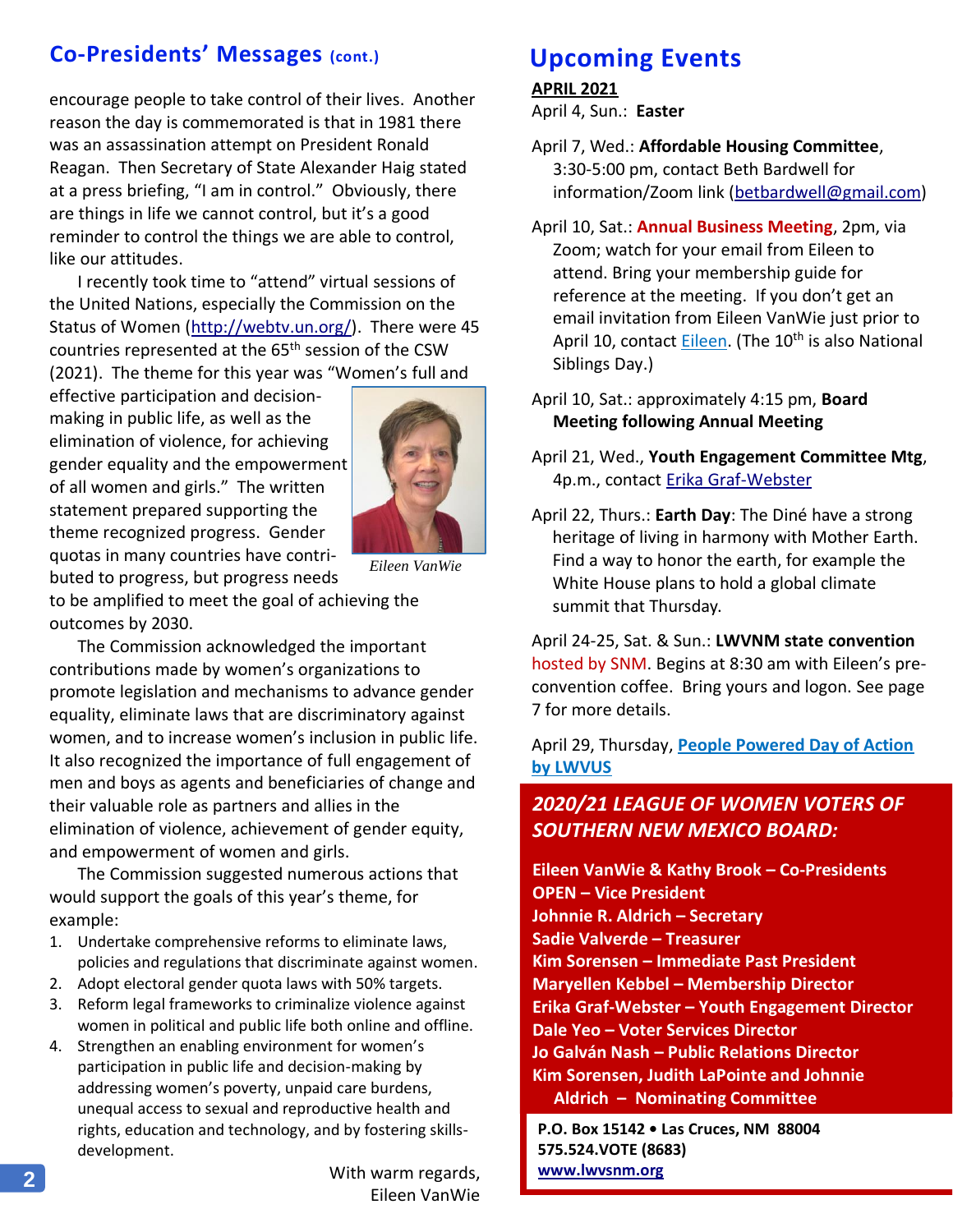# **Pomeroy Marker Erected in Pioneer Park During Women's History Month**

With March being Women's History month, it was appropriate to celebrate the actions of the Woman's Improvement Association (WIA) of Las Cruces, which contributed to the community for over 100 years (1894-2000). On March 22, LWVSNM members participated in the unveiling of a "Votes for Women" marker placed in Pioneer Women's Park.

**LWVSNM**



*Eileen VanWie and WIA member Rebecca Courtney stand by the new historical marker.*

In February of 2019 members of the League of Women Voters of New Mexico (LWVNM) were approached by a representative of the William G. Pomeroy Foundation, a New York based foundation committed to supporting the preservation and recognition of community history. To celebrate the centennial of the 19<sup>th</sup> Amendment, the Foundation worked with the *National Votes for Women Trail* [\(https://ncwhs.org/votes-for-women-trail/\)](https://ncwhs.org/votes-for-women-trail/) and state coordinators to encourage nominations from New Mexico for markers recognizing suffrage sites, leaders, and actions.

With some research by members of the League of Southern New Mexico, it became evident that in Southern New Mexico the WIA had included influential suffragists. Since WIA was a General Federation of Women's Clubs (GFWC) affiliate, the GFWC Progress Club joined the project to apply for a marker. A marker provides evidence of the spirit and fortitude of determined early advocates for women's rights in Las Cruces.

The application required the site to be on the *National Votes for Women Trail* and primary sources of documentation, which showed that WIA Secretary Laura Frenger sent a telegram to President Woodrow Wilson in December of 1917 with the message "Pass

women's suffrage amendment." Meeting minutes of January 1918 showed it cost 80 cents to send the telegram.

Throughout the existence of the WIA, many improvements for Las Cruces were made. The organization watered dusty streets, provided citizenship classes, well-baby and mental health clinics, and developed a junior women's club. Members of the WIA purchased a hearse for community use and property for "Union Park" (now Pioneer Women's Park) and the "pavilion," and built the first community library.



*Members of GFWC Progress Club joined LWVSNM members for the unveiling at Pioneer Women's Park*

Women's rights and voting were also important parts of their agenda. Members were active in getting the right for women to vote in school elections into the 1912 New Mexico Constitution during the statehood process. The right was weak however because, if enough men objected at the local level, the "right" could be taken away. The marker at Pioneer Women's Park will support the legacy of the Woman's Improvement Association.

The City of Las Cruces is playing an important role in celebrating the history of the Woman's Improvement Association by placing the marker in Pioneer Women's Park. **[Click here for more](https://en.wikipedia.org/wiki/Woman%27s_Improvement_Association_of_Las_Cruces)  [information about the WIA.](https://en.wikipedia.org/wiki/Woman%27s_Improvement_Association_of_Las_Cruces)** Brochures about the WIA are available at various places around the City. Thanks go out to all who have supported recognition and celebration of local women's history.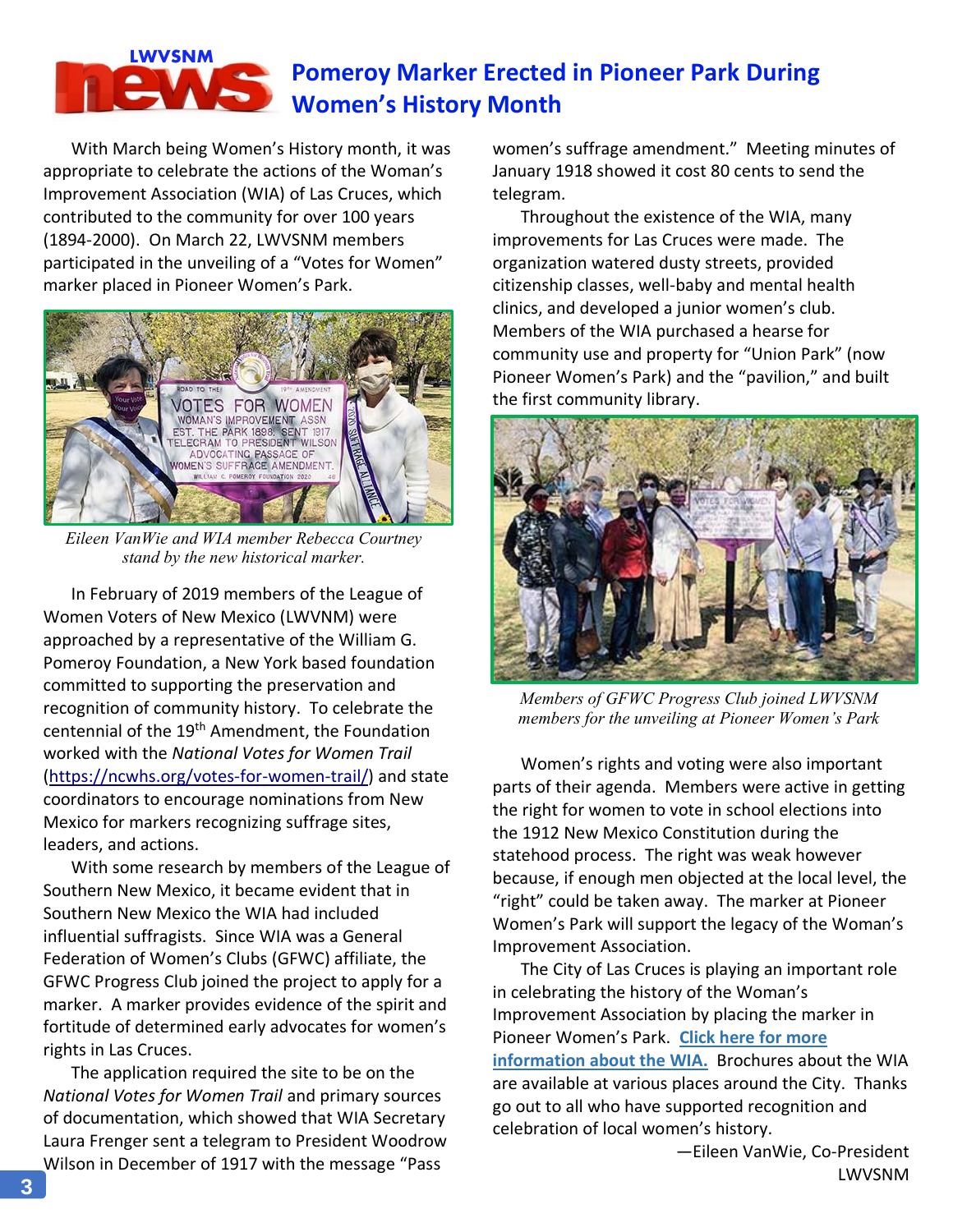

### **LWVSNM Board Meeting MARCH 18, 2021, 1:30-4:10 p.m. • via Zoom**

*Board Members Attending: Johnnie Aldrich, Secretary; Kathy Brook, Co-President; Erika Graf-Webster, Director of Youth Engagement; Maryellen Kebbel, Membership Director; Jo Galván Nash, PR Director; Kim Sorensen, Immediate Past President; Sadie Valverde, Treasurer; Eileen VanWie, Co-President; Dale Yeo, Director Voter Services.*

The Board did not deal with all of the items on the lengthy agenda because focus was on preparations for two significant end-of-year activities: Annual Meeting on April 10 and the State Convention, which LWVSNM will host on April 24 and 25.

Preparation for the April 10 meeting involved discussion of reports from the directors of all working committees and rewritten "portfolio" (job) descriptions for the directors of our standing committees. At the Annual Meeting, members will be asked to approve a new group, the Development Committee, which Rosa Morales will co-chair.

Another topic that evoked considerable discussion was the report from the *ad hoc* Budget Committee. As committee chair, Kathy Brook wrote: The proposed budget assumes no change in dues for the coming fiscal year. However, in reviewing the proposed budget, the Board noted that in the future we are likely to need additional resources to support the League's activities. In the near term, the Board recommends [that we encourage League members to continue making additional donations as they have done this past year]. The Board will also move forward in seeking grants and other sources of revenue.

The Board also approved a few revisions in the Bylaws and Policies of LWVSNM. These will be published immediately on the website and in the next issue of the Membership Directory next fall. Board members also approved the suggested program for the coming year. Members attending the Annual Meeting will be asked to accept or reject the program plans, including our position on Immigration.

The LWVNM Convention will begin at 8:30 a.m. on Saturday, April 24, when Eileen opens the Zoom meeting for a "Pre-Convention Coffee," a "bring your own beverage" event that will give us an opportunity to chat informally with attendees from Santa Fe, Albuquerque, and Los Alamos.

City Councilor and local League Member Yvonne Flores will welcome all to the Convention at 9:00 a.m. She'll be followed by LWVUS Liaison Liz Bander before the business session begins. Lunch speakers on the 24th will be Dr. Jim Peach, NMSU Professor Emeritus of Economics and Dr. Christa Slaton, NMSU Professor of Government. Plenary Session items will include votes on both the updated Education and new Spent Nuclear Storage position. Eileen announced that state press releases are planned to emphasize the LWVNM rejection of the proposed Holtec facility in eastern New Mexico. Johana Bencomo, Las Cruces City Councilor, will be the Convention closer after the Sunday morning April 25 Plenary Session.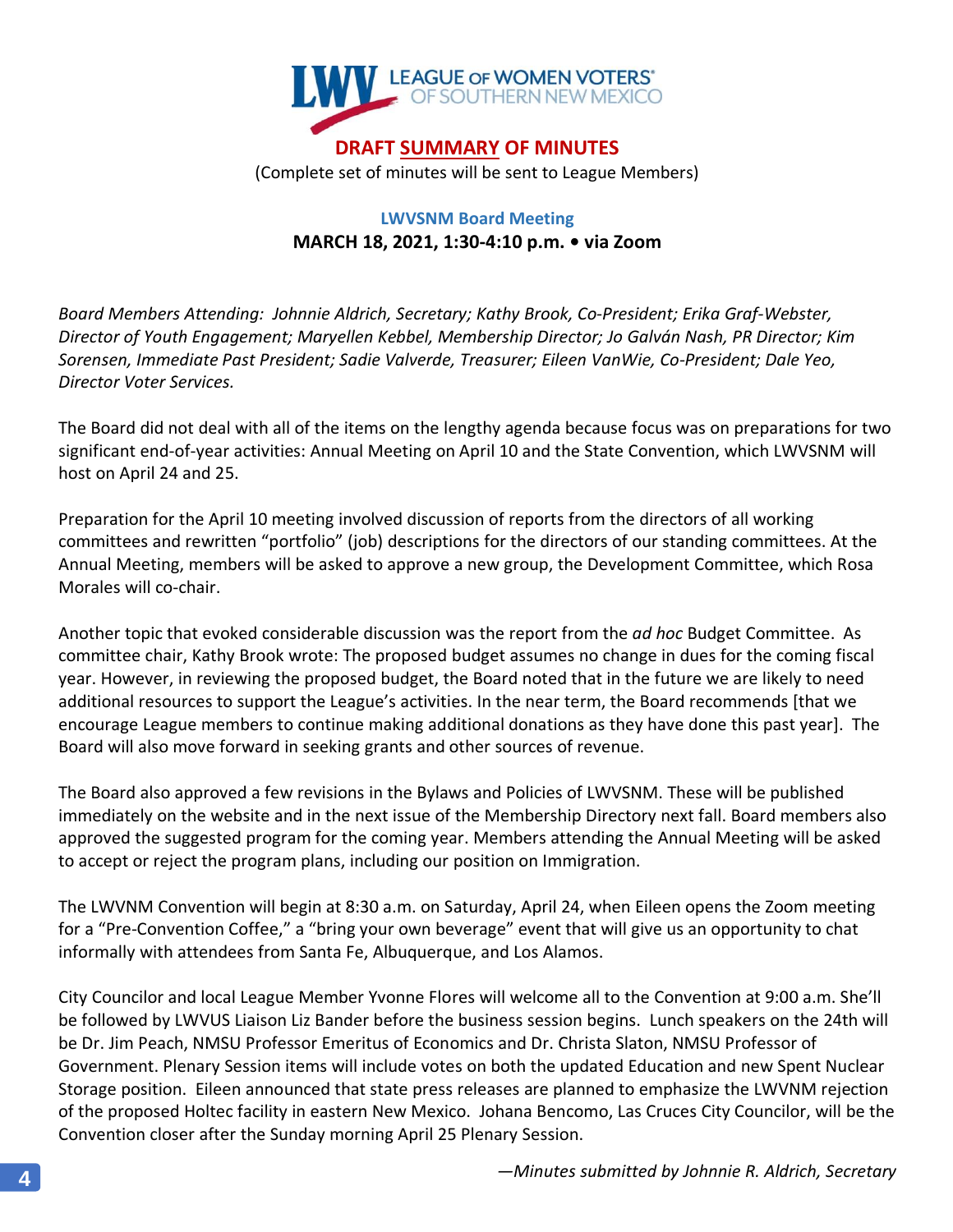# **Get Registered for April 24-25 LWV Convention DEADLINE: APRIL 15**

Don't forget to get registered for the state LWV convention, hosted by LWVSNM. There is a variety of topics that are scheduled, and we'll hear from our own local leaders City Councilors Yvonne Flores (welcome) and Johana Bencomo (discussing border issues), and Economist Dr. Jim Peach (New Mexico's economic future). Other special guests are also scheduled. And, many important decisions such as an Education position will be discussed. [Read the agenda on page 4 of the state League's newsletter](https://www.lwvnm.org/newsletters/Spring2021.pdf) *La Palabra*.

**April 15 is the deadline to register**; you need to register for each day you attend at the following links: **[Click here to register for Saturday, April 24.](https://us02web.zoom.us/meeting/register/tZIodOCsqDgiHNBeXvkjZfOsKzeKFGkuRFFJ)**

### **[Click here to register for Sunday, April 25.](https://us02web.zoom.us/meeting/register/tZEtcuitrT0jHNTpZof6CMPuS5b0AdfOiAm5)**

There is no registration fee since the convention this year is virtual. So, instead of a silent auction, please consider a contribution to LWVNM, by clicking here[: https://www.lwvnm.org/support.html](https://www.lwvnm.org/support.html)

## **REMINDER:**

**LWV US People Powered Day of Action, April 29,'21** On April 29 the League of Women Voters US will host a **'People Powered Day of Action'** with events around the country to shine a light on the redistricting process. **[Click here for more](https://www.lwv.org/sites/default/files/2021-02/People%20powered%20day%20of%20action%20FAQ__.pdf?utm_source=LeagueUpdate&utm_medium=email&utm_campaign=02112021)  [information about the day of action.](https://www.lwv.org/sites/default/files/2021-02/People%20powered%20day%20of%20action%20FAQ__.pdf?utm_source=LeagueUpdate&utm_medium=email&utm_campaign=02112021)**





# **BOARD OF COUNTY COMMISSIONERS (BOCC) • Regular Meeting**

March 23, 2021 Observer: Jo Galván Nash

*In attendance: Commissioners Diana Murillo-Trujillo (acting chairwoman); Lynn Ellins; Shannon Reynolds; and Susana Chaparro; and County Manager Fernando Macias.*

The Commission spent more than two hours considering a unique stray animal population reduction program with Barkhouse of New Mexico, which proposes to take stray/abandoned dogs from this county and fly them to Oregon to place them in good homes. The BOCC agreed in a vote of 4-0 to grant Barkhouse a sole source contract of \$185,000 which still has to be negotiated.

Many individuals spoke against and in favor of the company. The company explained their services which are aimed at reducing unowned and abandoned animals in the county. Doña Ana County is said to have an uncontrollable overpopulation due to the number of pets not spayed/neutered. And, the issue has worsened during the pandemic. Barkhouse also provides surgeries, vaccinations and is hiring a fulltime vet from Argentina.

The Barkhouse proposal is a short-term pilot project that will be reviewed by the BOCC in six months. Currently, the County contributes \$1.2 million to the Animal Service Center of the Mesilla Valley (ASCMV); and Manager Fernando Macias said it's also the county's intent to continue to use the SNAP spay/neuter non-profit program next fiscal year.

Snapshot of the total number of animals from the county placed at the ASCMV in 2020:

2018: 2,965; includes 1,096 dogs 2019: 2,897; includes 2,013 dogs 2020: 2,024; includes 1,478 dogs (COVID YEAR)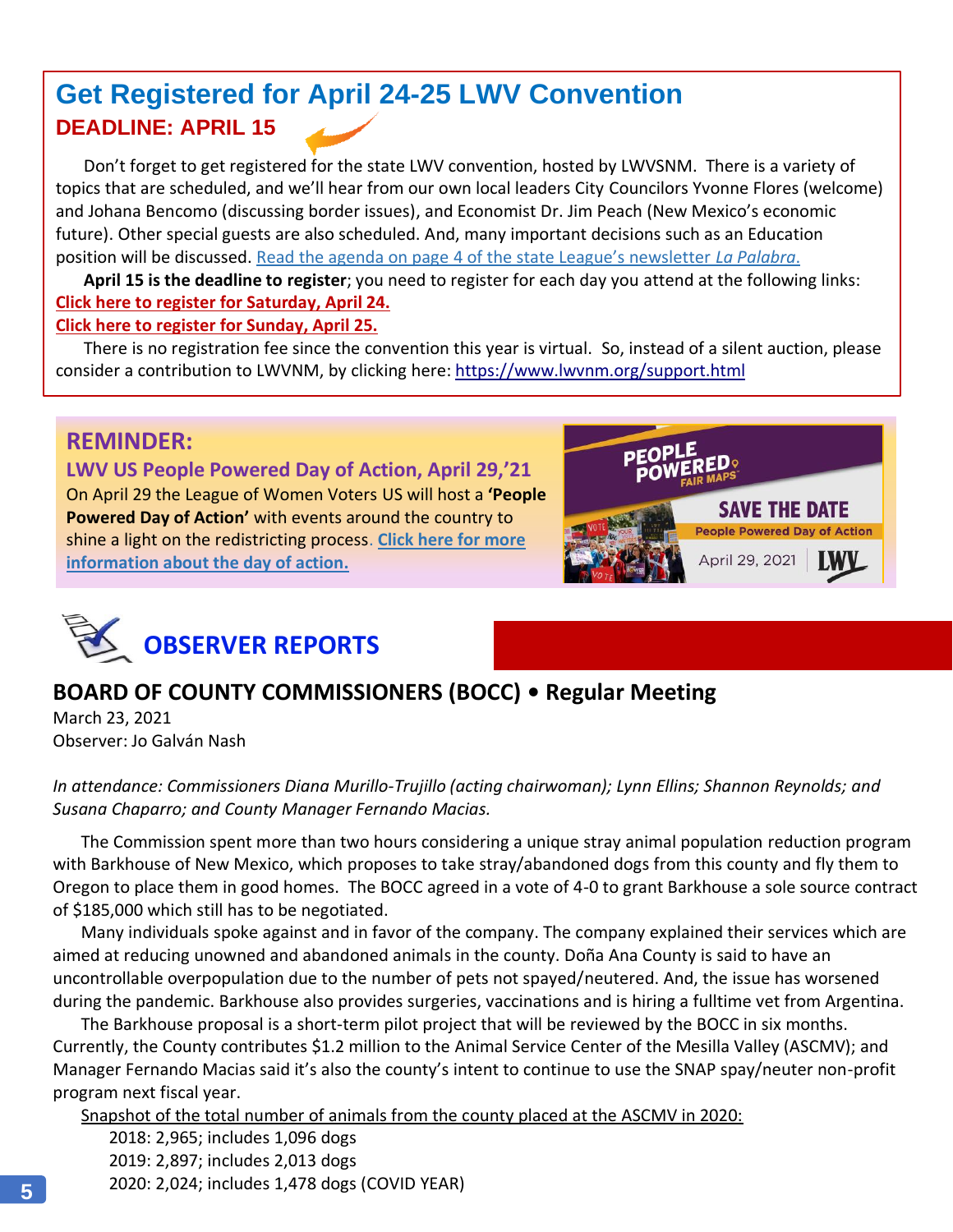

## **LAS CRUCES CITY COUNCIL • Observer, all meetings: Kathy Brook**

#### **Regular Meeting • March 1, 2021**

The meeting began with a Covid-19 update. Other items on the agenda included a contract for senior meals (including discussion of whether the city could make better use of local suppliers); passage of a resolution in support of HB111 which would provide more time between non-payment of rent and eviction proceedings, prohibit discrimination in housing based on legal sources of income (such as unemployment compensation and housing vouchers), and establish a State Housing Council; and a new fee and rate structure at the airport. Councilors also shared their thoughts on the passing of LCPS Superintendent Karen Trujillo.

#### **Work Session • March 8, 2021**

City Clerk Christine Romero discussed possible changes to the city's election process. These include an electronic (rather than paper) filing packet for candidates, developing a city campaign in Spanish and English concerning ranked choice voting, campaign finance software which would make information available online to the public and searchable, and possible restoration of a signature requirement for establishing candidacy.

Discussion of revision to the animal ordinance included extended discussion about issues relating to unowned, free roaming cats.

#### **Regular Meeting • March 15, 2021**

The meeting began with a report to Council on work that has been done in providing funds and services to the community during the pandemic. The [report](https://www.census.gov/library/visualizations/interactive/historical-apportionment-data-map.html) is now available on the city's website.

A topic of significant discussion was the draft strategic plan which has been facilitated by hiring Management Partners. The plan was approved at the meeting. There are six themes, each with a set of goals: community prosperity (19 goals); education and community services (4); environmental sustainability (8); capital improvements and infrastructure (6); communication, involvement and follow-up (4); and public safety (4). The next step is to present performance measures to the Council. Departments will come up with action plans for presentation in July or August.

#### **Work Session • March 22, 2021**

In the Covid report, hope was expressed that more people would register for a vaccine as the eligibility categories were expanded. Communications about the vaccine are being developed in English/Spanish for distribution with utility bills.

The Alliance for Regional Military Support (ARMS) provided an update to councilors, the first under a \$10,000 annual agreement with the city. The group which works with the City of El Paso, El Paso Electric, the Borderplex Alliance, and other public and private entities in the region, seeks to coordinate with local economic development organizations to expand defense and aerospace industries, attract research and development through partnerships with higher education, retain a highly qualified workforce to support these goals, improve the region's appeal for future stationing initiatives, and address related infrastructure needs.

There was also a presentation on the 2021-2025 Consolidated Plan relating to low-income and affordable housing and impediments to fair housing. The plan is currently available on the city's website and public comment is being accepted. The LWV SNM Affordable Housing Committee recently provided input to the consultant who wrote the plan. Other topics included Council priorities for the FY22 budget and the procurement code.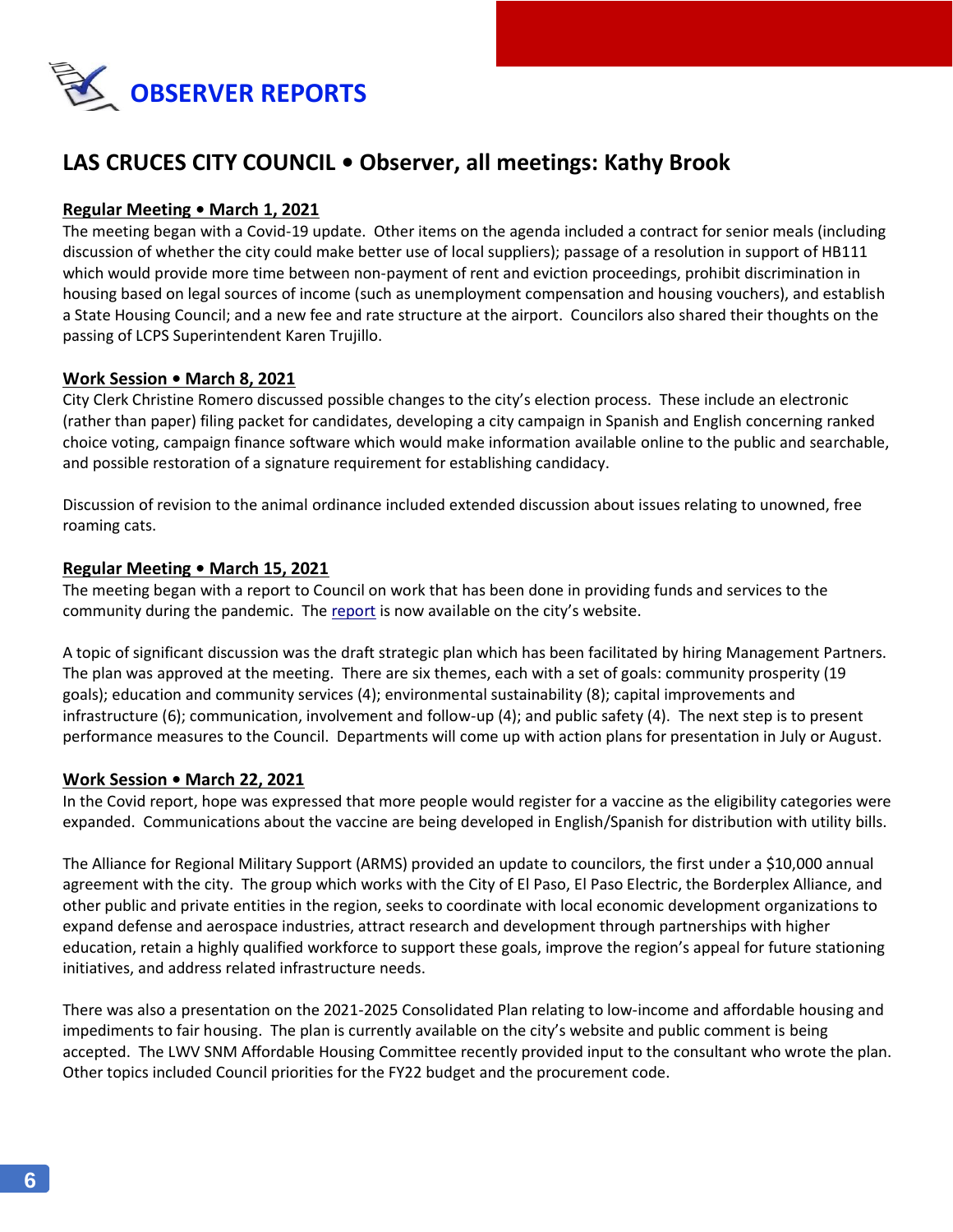

### **LAS CRUCES PUBLIC SCHOOLS BOARD OF EDUCATION • Regular Meeting**

March 16, 2021 Observer: Eileen VanWie

Members Present: President Ray Jaramillo, Vice President Carol Cooper, Secretary Teresa Tenorio, Members Terrie Dallman and Maria Flores.

The legacy of Dr. Karen Trujillo was discussed after a video of elementary students interviewing her in January was shared.

Sean Barham read public comments limited to 2 minutes per comment and 30 minutes total.

Las Cruces Bulletin's Best of 2021 "School Board Member" was awarded to President Ray Jaramillo.

NEA-LC Report: Denise Sheehan sent sympathy to the Trujillo/Apodaca family. Teachers are getting vaccinated. The NEA is advocating for teachers who have ADA accommodations. Teachers will engage in bargaining on Thursday. CSEC-LC Report: Irma Valdespino sends condolences to the Trujillo family, friends, and staff. Adelaide, (Junior) Vice Chair of Student Advisory Council, gave condolences to the Trujillo family and friends. The SAC hopes the Board will make accommodations needed as students return to in-school classes. Check out their Instagram: @lcps\_SAC Instagram.

Interim Superintendent Ralph Ramos introduced Director Carla Regan to discuss the Federal Coronavirus Aid, Relief, and Economic Security Act (CARES) Funds Update. The District also received funding from the Coronavirus Response and Relief Supplemental Appropriations Act (CRRSA). The biggest concern for funding purposes is "learning loss" by students this year. They also want to address social and emotional learning. They have close to \$30,000 to spend.

Interim Superintendent Ramos said, "It's been an honor to serve these fast past two weeks." He's impressed with the teamwork that is happening.

There was discussion about filling the Superintendent vacancy. Board members agreed to Señora Flores' suggestions that the search be within the state and not to use a costly outside agency.

LCPS plans to have "full reentry" in schools beginning Tuesday, April 6. There is no school on Monday April 5 which is spring break. Students will have options for how to attend school beginning on the 6th. Some will continue with online learning. Wednesdays will remain as a remote learning day for all grade levels, where online students can meet with teachers. It appears about 64% of students will return to in-school classes. About 75% of staff have received their first dose of the COVID-19 vaccine.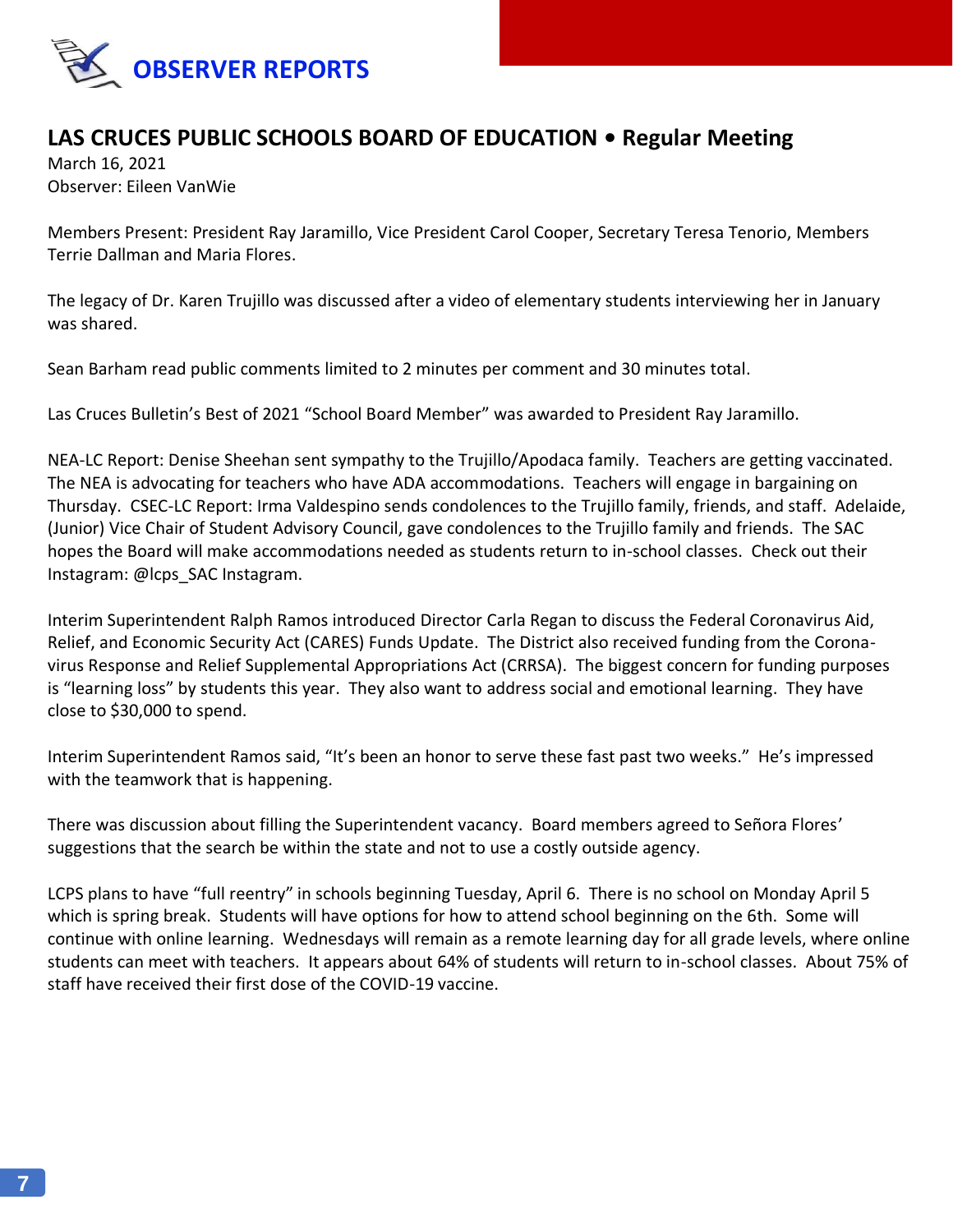# **Treasurer's Report**

Provided by Sadie Valverde, Treasurer

### **MARCH 2020**

| <b>Date</b>                                    | <b>Description</b>                                       | Deposit/<br><b>Credit</b> | Payments/<br><b>Debt</b> | <b>Balance</b> |
|------------------------------------------------|----------------------------------------------------------|---------------------------|--------------------------|----------------|
| Bank Balance as of 3/24/2021                   |                                                          |                           |                          | \$3,652.25     |
| Deposits:                                      |                                                          |                           |                          |                |
|                                                | March 17, 2021 - donation<br><b>Transfer from PayPal</b> | \$73.05                   |                          |                |
| <b>Total Deposits in March</b>                 |                                                          | 73.05                     |                          |                |
| <b>Expenses:</b>                               |                                                          |                           |                          |                |
|                                                | 3-23-2021 Center for Advancement of                      |                           |                          |                |
|                                                | Public Pol. Martha Burk Ck#1067                          |                           | \$100.00                 |                |
|                                                | 3-22-2021 Woman's Improvement Assoc                      |                           |                          |                |
|                                                | Flyers - Rebecca Courtney ck#1068                        |                           | 260.00                   |                |
| 3-24-2021 Consumer Cellular - phone ck#1069    |                                                          |                           | 19.74                    |                |
| Total expenses                                 |                                                          |                           | \$379.74                 |                |
|                                                | Current bank balance as of 3/24/2021                     |                           |                          | \$3,652.25     |
| One outstanding ck#1070 - We Are It            |                                                          |                           | 14.08                    | \$3,638.17     |
|                                                | Donation from Members \$4,437.25                         |                           |                          |                |
| <b>Committed Funds:</b>                        |                                                          |                           |                          |                |
| <b>Diversity Fund</b>                          | 935.00                                                   |                           |                          |                |
| <b>Immigration Fund</b>                        | 625.00                                                   |                           |                          |                |
| Youth Engagement                               | 525.00                                                   |                           |                          |                |
| Total Committed Funds included in bank balance |                                                          |                           |                          | \$2,085.00     |
| Leaving a bank balance                         |                                                          |                           |                          | \$1,553.17     |

## **DUES RENEWAL**

All members will soon receive additional information about paying their 2021/22 dues. The renewal process begins on May  $1$  – the first day of the new fiscal year. Pending approval of the dues amount at the Annual Meeting on April 10, members can begin to renew online (with a credit card) via the League's website or send checks to the League's PO Box.

Whenever you submit your payment be sure to include your name, address, email address and daytime telephone number. More to come.